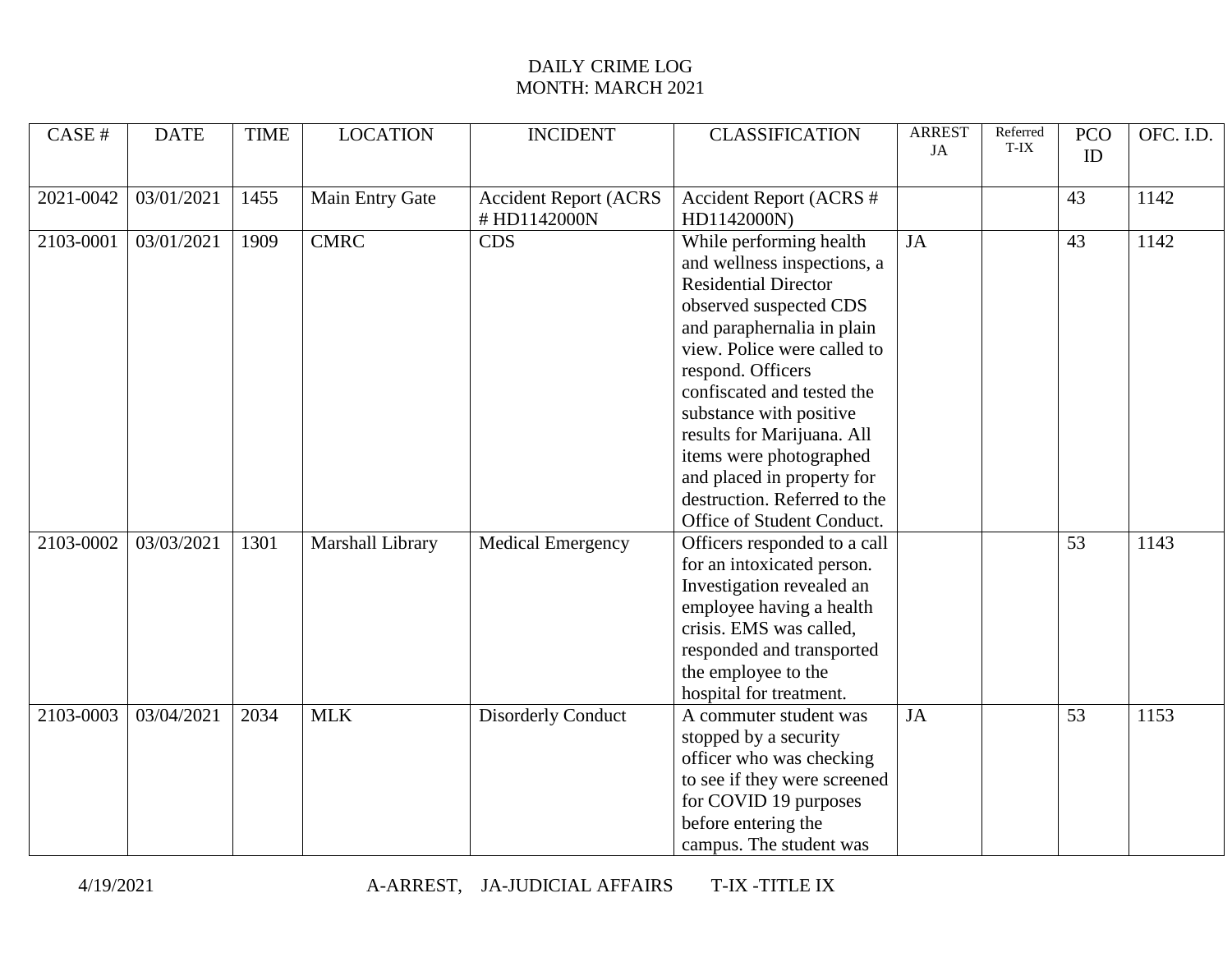|               |            |      |             |                      | annoyed by being stopped    |    |      |
|---------------|------------|------|-------------|----------------------|-----------------------------|----|------|
|               |            |      |             |                      | and cursed at the security  |    |      |
|               |            |      |             |                      | guard. The Security Guard   |    |      |
|               |            |      |             |                      | called police and officers  |    |      |
|               |            |      |             |                      | responded. The student had  |    |      |
|               |            |      |             |                      | been properly screened      |    |      |
|               |            |      |             |                      | prior to being engaged by   |    |      |
|               |            |      |             |                      | the security officer.       |    |      |
|               |            |      |             |                      | Referred to the Office of   |    |      |
|               |            |      |             |                      | <b>Student Conduct</b>      |    |      |
| 2103-0004     | 03/07/2021 | 1955 | Campus Wide | <b>Welfare Check</b> | A concerned parent          | 43 | 1142 |
|               |            |      |             |                      | requested a welfare check   |    |      |
|               |            |      |             |                      | of a student due to no      |    |      |
|               |            |      |             |                      | communication for approx.   |    |      |
|               |            |      |             |                      | 2 days. Attempts to make    |    |      |
|               |            |      |             |                      | contact through the last    |    |      |
|               |            |      |             |                      | known campus address and    |    |      |
|               |            |      |             |                      | telephone number were       |    |      |
|               |            |      |             |                      | made with negative results. |    |      |
|               |            |      |             |                      | Contact with the Office of  |    |      |
|               |            |      |             |                      | residence life revealed the |    |      |
|               |            |      |             |                      | student was no longer a     |    |      |
|               |            |      |             |                      | BSU resident student.       |    |      |
| $2103 - 0005$ | 03/08/2021 | 1247 | Off Campus  | <b>Welfare Check</b> | A concerned parent called   | 44 | 1114 |
|               |            |      |             |                      | to request a welfare check  |    |      |
|               |            |      |             |                      | of a commuter student       |    |      |
|               |            |      |             |                      | which advised they were     |    |      |
|               |            |      |             |                      | having a mental crisis off  |    |      |
|               |            |      |             |                      | campus in Laurel. BSUPD     |    |      |
|               |            |      |             |                      | contacted Laurel Police     |    |      |
|               |            |      |             |                      | and then Howard County      |    |      |
|               |            |      |             |                      | Police to discover the      |    |      |
|               |            |      |             |                      | student resided in Howard   |    |      |
|               |            |      |             |                      | County with their father,   |    |      |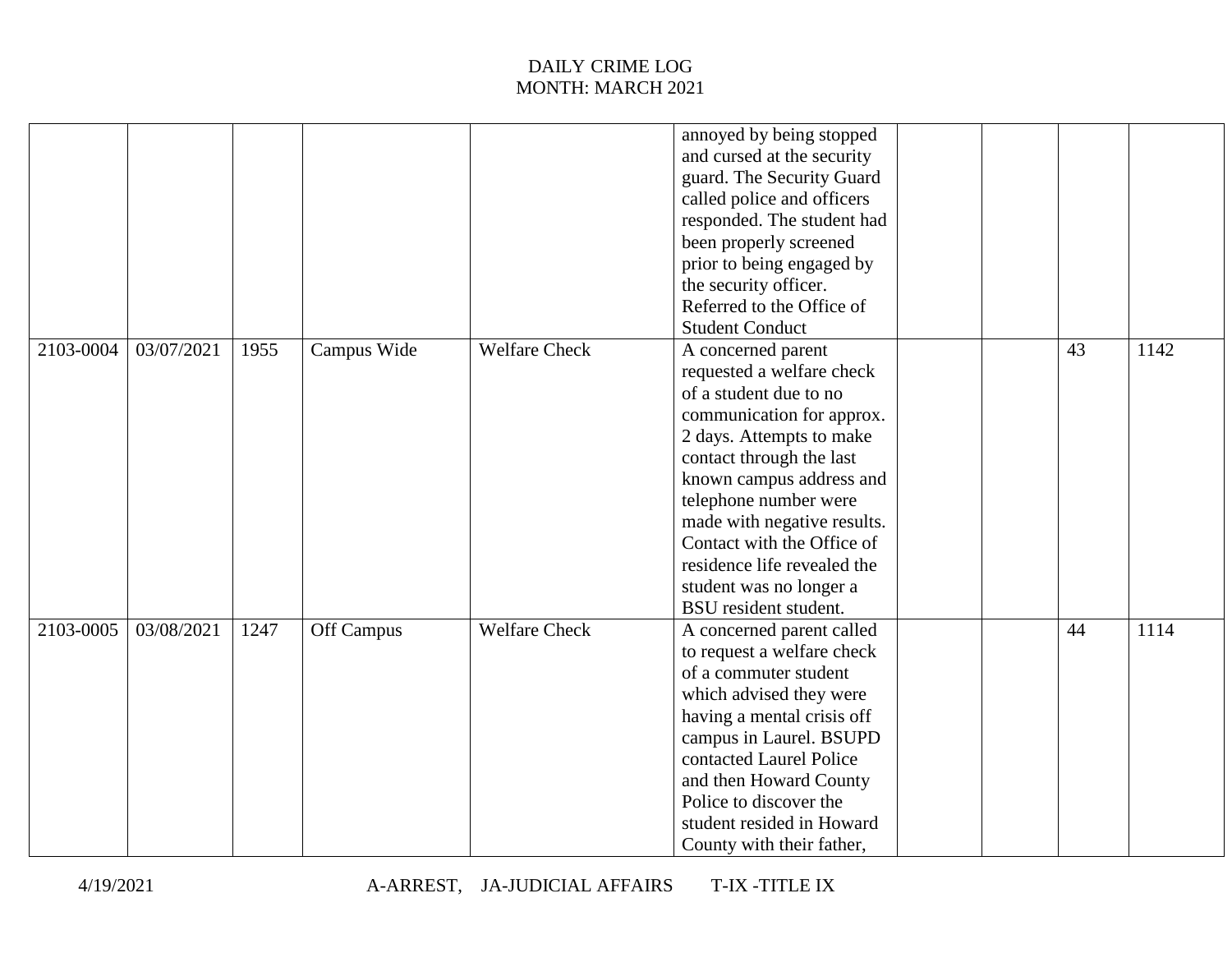|           |            |      |              |                                    | had sought counseling<br>earlier in the day and was<br>in good health.                                                                                                                                                                                                                                                 |  |    |      |
|-----------|------------|------|--------------|------------------------------------|------------------------------------------------------------------------------------------------------------------------------------------------------------------------------------------------------------------------------------------------------------------------------------------------------------------------|--|----|------|
| 2103-0006 | 03/08/2021 | 2033 | McKeldin Gym | <b>Destruction of Property</b>     | A window in the McKeldin<br>Gym was broken by an<br>unknown person which<br>threw a basketball at it.<br>Several people were on the<br>court. No one advised who<br>threw the ball. A work<br>order was completed and<br>forwarded to facilities.                                                                      |  | 43 | 1142 |
| 2103-0007 | 03/10/2021 | 1740 | Lot $R$      | Misc. Incident (Verbal<br>Dispute) | A parent on campus to<br>assist a student with move<br>out had a verbal dispute<br>with Residential Life<br>employees concerning a<br>reserved parking space.                                                                                                                                                          |  | 43 | 1142 |
| 2103-0008 | 03/11/2021 | 1030 | <b>CMRC</b>  | Medical Emergency                  | A student was transported<br>to Doctor's Hospital after<br>suffering from an asthma<br>attack.                                                                                                                                                                                                                         |  | 44 | 1156 |
| 2103-0009 | 03/17/2021 | 0043 | Haley        | Damaged Property                   | During patrols officers<br>discovered an open<br>window on the exterior of<br>an empty dwelling. A<br>canvass of the area was<br>done with negative results.<br>The screen was pried open<br>from inside causing<br>damage to the hinges<br>causing approx. \$230<br>damage. The window was<br>secured without further |  | 41 | 1153 |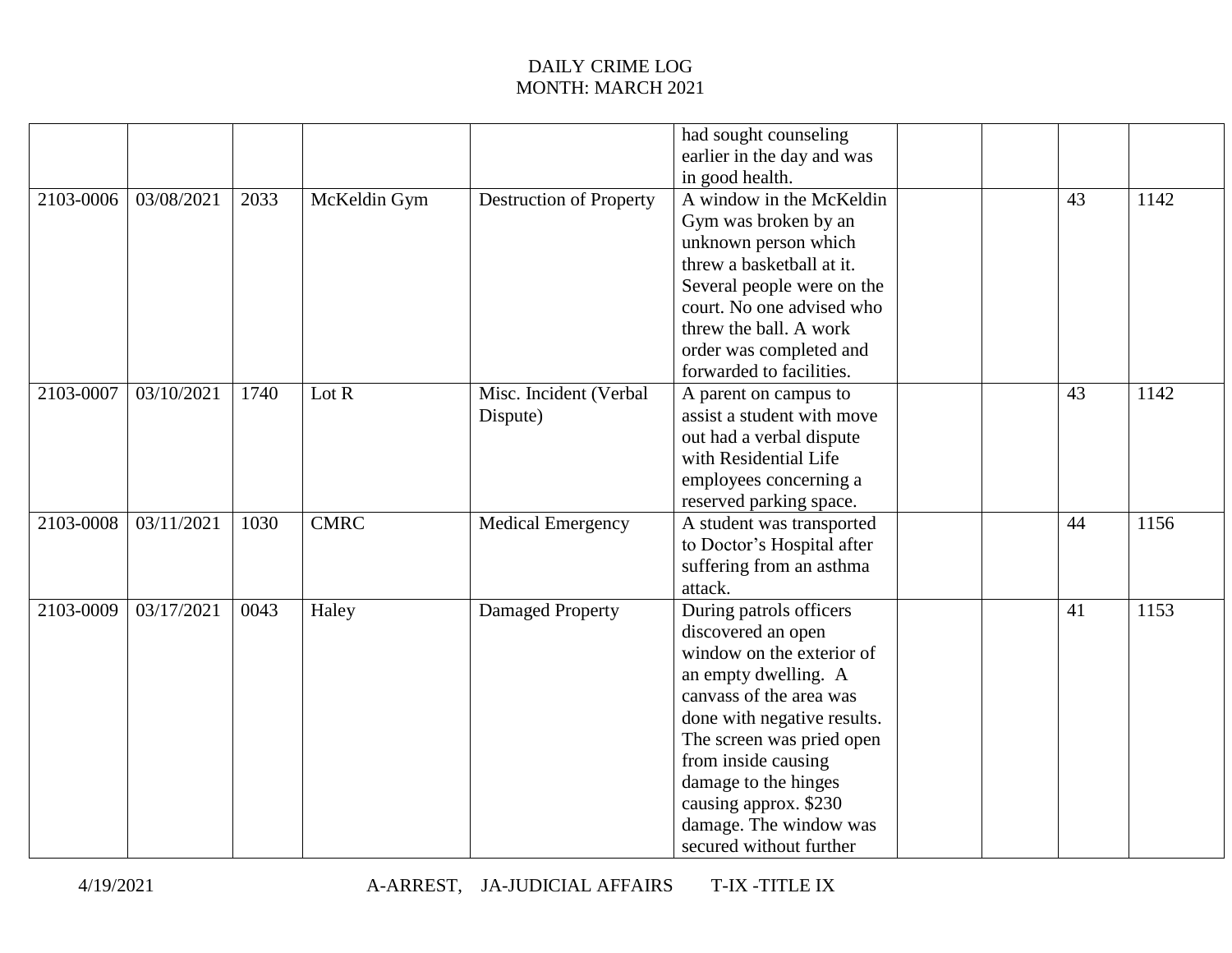|           |            |      |                         |                          | incident.                    |    |      |
|-----------|------------|------|-------------------------|--------------------------|------------------------------|----|------|
| 2103-0010 | 03/19/2021 | 1213 | Lot K                   | Vehicle Fire             | Officers responded to a call | 57 | 1157 |
|           |            |      |                         |                          | for a vehicle on fire. PGFD  |    |      |
|           |            |      |                         |                          | responded and                |    |      |
|           |            |      |                         |                          | extinguished the fire. The   |    |      |
|           |            |      |                         |                          | vehicle was towed away at    |    |      |
|           |            |      |                         |                          | the owner's expense. No      |    |      |
|           |            |      |                         |                          | injuries reported.           |    |      |
| 2103-0011 | 03/22/2021 | 0517 | <b>Computer Science</b> | <b>Found Property</b>    | While securing the           |    | 1153 |
|           |            |      |                         |                          | <b>Computer Science</b>      | 53 |      |
|           |            |      |                         |                          | <b>Building officers</b>     |    |      |
|           |            |      |                         |                          | discovered an Apple Air      |    |      |
|           |            |      |                         |                          | pod case containing 2        |    |      |
|           |            |      |                         |                          | earpieces inside. Same was   |    |      |
|           |            |      |                         |                          | logged and placed in lost    |    |      |
|           |            |      |                         |                          | and found.                   |    |      |
| 2103-0012 | 3/29/2021  | 2308 | <b>CMRC</b>             | <b>CDS</b>               | Officers responded to a      | 41 | 1128 |
|           |            |      |                         |                          | Residence Life staff         |    |      |
|           |            |      |                         |                          | member who reported          |    |      |
|           |            |      |                         |                          | smelling suspected           |    |      |
|           |            |      |                         |                          | marijuana emanating from     |    |      |
|           |            |      |                         |                          | a residential dwelling.      |    |      |
|           |            |      |                         |                          | Investigation revealed no    |    |      |
|           |            |      |                         |                          | CDS present.                 |    |      |
| 2103-0013 | 3/30/2021  | 1141 | <b>CMRC</b>             | <b>Medical Emergency</b> | Officers responded to a      | 57 | 1112 |
|           |            |      |                         |                          | student which reportedly     |    |      |
|           |            |      |                         |                          | over exerted themselves      |    |      |
|           |            |      |                         |                          | while in the gym. The        |    |      |
|           |            |      |                         |                          | student became dizzy, fell   |    |      |
|           |            |      |                         |                          | and hit their head. EMS      |    |      |
|           |            |      |                         |                          | was called and transported   |    |      |
|           |            |      |                         |                          | the student to the hospital  |    |      |
| 2103-0014 | 3/30/2021  | 1246 | Lot Q                   | Miscellaneous (Safety    | Officers observed unsafe     | 44 | 1112 |
|           |            |      |                         | Hazard)                  | conditions on Parking lot    |    |      |